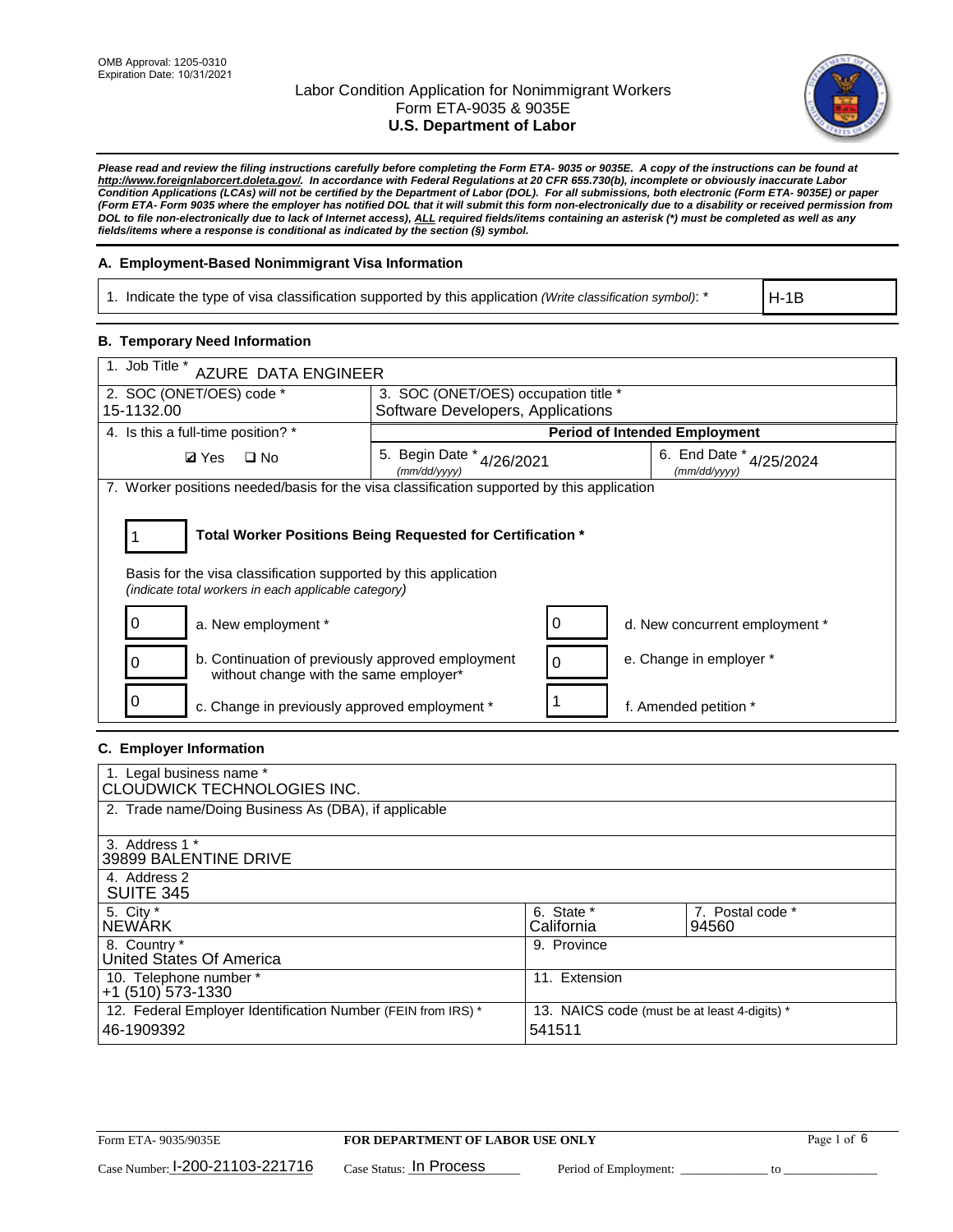

## **D. Employer Point of Contact Information**

**Important Note**: The information contained in this Section must be that of an employee of the employer who is authorized to act on behalf of the employer in labor certification matters. The information in this Section must be different from the agent or attorney information listed in Section E, unless the attorney is an employee of the employer.

| 1. Contact's last (family) name *                   | 2. First (given) name * |                          | 3. Middle name(s)         |
|-----------------------------------------------------|-------------------------|--------------------------|---------------------------|
| <b>CHHABRA</b>                                      | <b>MANINDER</b>         |                          | <b>SINGH</b>              |
| 4. Contact's job title *<br>CHIEF EXECUTIVE OFFICER |                         |                          |                           |
| 5. Address 1 *<br>39899 BALENTINE DRIVE             |                         |                          |                           |
| 6. Address 2<br><b>SUITE 345</b>                    |                         |                          |                           |
| 7. City *<br><b>NEWÁRK</b>                          |                         | 8. State *<br>California | 9. Postal code *<br>94560 |
| 10. Country *<br>United States Of America           |                         | 11. Province             |                           |
| 12. Telephone number *                              | Extension<br>13.        | 14. E-Mail address       |                           |
| +1 (510) 573-1330                                   |                         | MANI@CLOUDWICK.COM       |                           |

# **E. Attorney or Agent Information (If applicable)**

**Important Note**: The employer authorizes the attorney or agent identified in this section to act on its behalf in connection with the filing of this application.

| 1. Is the employer represented by an attorney or agent in the filing of this application? *<br>If "Yes," complete the remainder of Section E below. |                            |                          |                               |              |       | <b>Ø</b> Yes                                         | $\Box$ No |
|-----------------------------------------------------------------------------------------------------------------------------------------------------|----------------------------|--------------------------|-------------------------------|--------------|-------|------------------------------------------------------|-----------|
| 2. Attorney or Agent's last (family) name §                                                                                                         | 3. First (given) name $\S$ |                          |                               |              |       | 4. Middle name(s)                                    |           |
| AHLUWALIA                                                                                                                                           | <b>INDERJIT</b>            |                          |                               | <b>SINGH</b> |       |                                                      |           |
| 5. Address 1 §<br>1871 THE ALAMEDA                                                                                                                  |                            |                          |                               |              |       |                                                      |           |
| 6. Address 2<br>SUITE 333                                                                                                                           |                            |                          |                               |              |       |                                                      |           |
| 7. City §<br><b>SAN JOSE</b>                                                                                                                        |                            | 8. State §<br>California |                               |              | 95126 | 9. Postal code §                                     |           |
| 10. Country §<br>United States Of America                                                                                                           |                            | 11. Province             |                               |              |       |                                                      |           |
| 12. Telephone number §                                                                                                                              | 13. Extension              |                          | 14. E-Mail address            |              |       |                                                      |           |
| +1 (408) 981-7696                                                                                                                                   |                            |                          | INDER@AHLUWALIA-FIRM.COM      |              |       |                                                      |           |
| 15. Law firm/Business name §                                                                                                                        |                            |                          | 16. Law firm/Business FEIN §  |              |       |                                                      |           |
| THE AHLUWALIA FIRM                                                                                                                                  |                            |                          | 26-2910905                    |              |       |                                                      |           |
| 17. State Bar number (only if attorney) §                                                                                                           |                            |                          |                               |              |       | 18. State of highest court where attorney is in good |           |
| 26168                                                                                                                                               |                            | Tennessee                | standing (only if attorney) § |              |       |                                                      |           |
|                                                                                                                                                     |                            |                          |                               |              |       |                                                      |           |
| 19. Name of the highest State court where attorney is in good standing (only if attorney) §                                                         |                            |                          |                               |              |       |                                                      |           |
| TENNESSEE SUPREME COURT                                                                                                                             |                            |                          |                               |              |       |                                                      |           |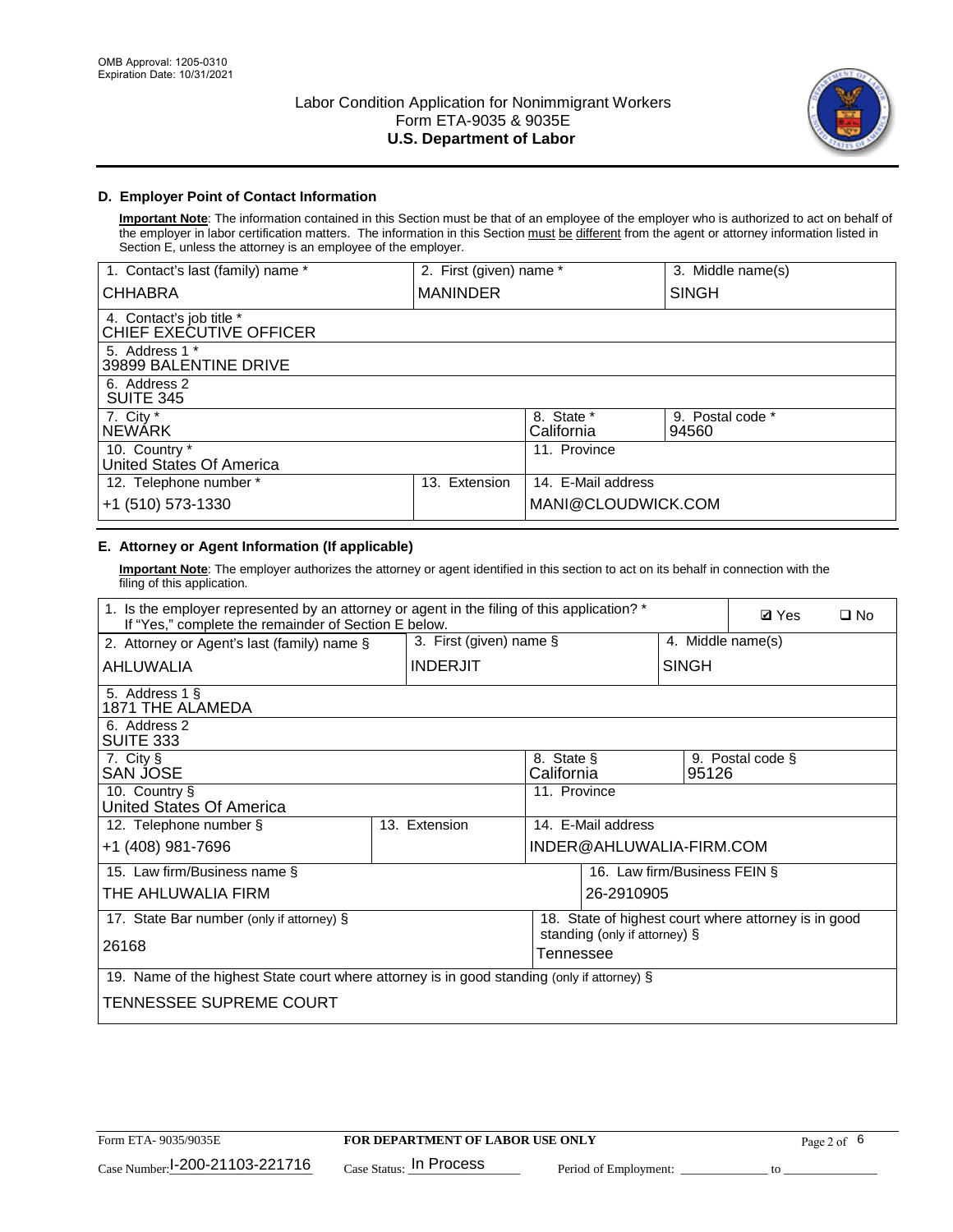

#### **F. Employment and Wage Information**

**Important Note**: The employer must define the intended place(s) of employment with as much geographic specificity as possible. Each intended place(s) of employment listed below must be the worksite or physical location where the work will actually be performed and cannot be a P.O. Box. The employer must identify all intended places of employment, including those of short duration, on the LCA. 20 CFR 655.730(c)(5). If the employer is submitting this form non-electronically and the work is expected to be performed in more than one location, an attachment must be submitted in order to complete this section. An employer has the option to use either a single Form ETA-9035/9035E or multiple forms to disclose all intended places of employment. If the employer has more than ten (10) intended places of employment at the time of filing this application, the employer must file as many additional LCAs as are necessary to list all intended places of employment. See the form instructions for further information about identifying all intended places of employment.

#### a.*Place of Employment Information* 1

|                                                                              | 1. Enter the estimated number of workers that will perform work at this place of employment under<br>1<br>the LCA.*            |  |                                          |                          |            |             |  |  |
|------------------------------------------------------------------------------|--------------------------------------------------------------------------------------------------------------------------------|--|------------------------------------------|--------------------------|------------|-------------|--|--|
|                                                                              | 2. Indicate whether the worker(s) subject to this LCA will be placed with a secondary entity at this<br>place of employment. * |  |                                          |                          | $\Box$ Yes | <b>Z</b> No |  |  |
|                                                                              | 3. If "Yes" to question 2, provide the legal business name of the secondary entity. §                                          |  |                                          |                          |            |             |  |  |
|                                                                              | 4. Address 1 *                                                                                                                 |  |                                          |                          |            |             |  |  |
|                                                                              | 186 NE 78TH AVENUE                                                                                                             |  |                                          |                          |            |             |  |  |
|                                                                              | 5. Address 2                                                                                                                   |  |                                          |                          |            |             |  |  |
|                                                                              | 6. City $*$<br>7. County *<br><b>HILLSBORO</b><br>Washington                                                                   |  |                                          |                          |            |             |  |  |
| 8. State/District/Territory *<br>9. Postal code *                            |                                                                                                                                |  |                                          |                          |            |             |  |  |
| 97006<br>Oregon                                                              |                                                                                                                                |  |                                          |                          |            |             |  |  |
| 10. Wage Rate Paid to Nonimmigrant Workers *<br>10a. Per: (Choose only one)* |                                                                                                                                |  |                                          |                          |            |             |  |  |
|                                                                              | From $\frac{125424}{5}$ . 00 To: $\frac{6}{5}$<br>150000 00                                                                    |  | □ Hour □ Week □ Bi-Weekly □ Month □ Year |                          |            |             |  |  |
|                                                                              | 11. Prevailing Wage Rate *                                                                                                     |  | 11a. Per: (Choose only one)*             |                          |            |             |  |  |
|                                                                              | 125424 00<br>$\mathbf{\$}$                                                                                                     |  | □ Hour □ Week □ Bi-Weekly □ Month ☑ Year |                          |            |             |  |  |
|                                                                              | Questions 12-14. Identify the source used for the prevailing wage (PW) (check and fully complete only one): *                  |  |                                          |                          |            |             |  |  |
| 12.                                                                          | A Prevailing Wage Determination (PWD) issued by the Department of Labor                                                        |  |                                          | a. PWD tracking number § |            |             |  |  |
| 13.<br>$\blacktriangledown$                                                  | A PW obtained independently from the Occupational Employment Statistics (OES) Program                                          |  |                                          |                          |            |             |  |  |
|                                                                              | a. Wage Level (check one): §                                                                                                   |  |                                          | b. Source Year §         |            |             |  |  |
|                                                                              | D IV<br>□⊪<br>$\square$ $\square$<br>$\Box$ N/A<br>□⊥                                                                          |  |                                          | 7/1/2020 - 6/30/2021     |            |             |  |  |
| 14.                                                                          | A PW obtained using another legitimate source (other than OES) or an independent authoritative source                          |  |                                          |                          |            |             |  |  |
|                                                                              | a. Source Type (check one): §                                                                                                  |  |                                          | b. Source Year §         |            |             |  |  |
|                                                                              | $\Box$ CBA<br>$\Box$ DBA<br>$\square$ SCA<br>$\Box$ Other/ PW Survey                                                           |  |                                          |                          |            |             |  |  |
|                                                                              | c. If responded "Other/ PW Survey" in question 14.a, enter the name of the survey producer or publisher §                      |  |                                          |                          |            |             |  |  |
|                                                                              |                                                                                                                                |  |                                          |                          |            |             |  |  |
|                                                                              | d. If responded "Other/ PW Survey" in question 14.a, enter the title or name of the PW survey §                                |  |                                          |                          |            |             |  |  |
|                                                                              |                                                                                                                                |  |                                          |                          |            |             |  |  |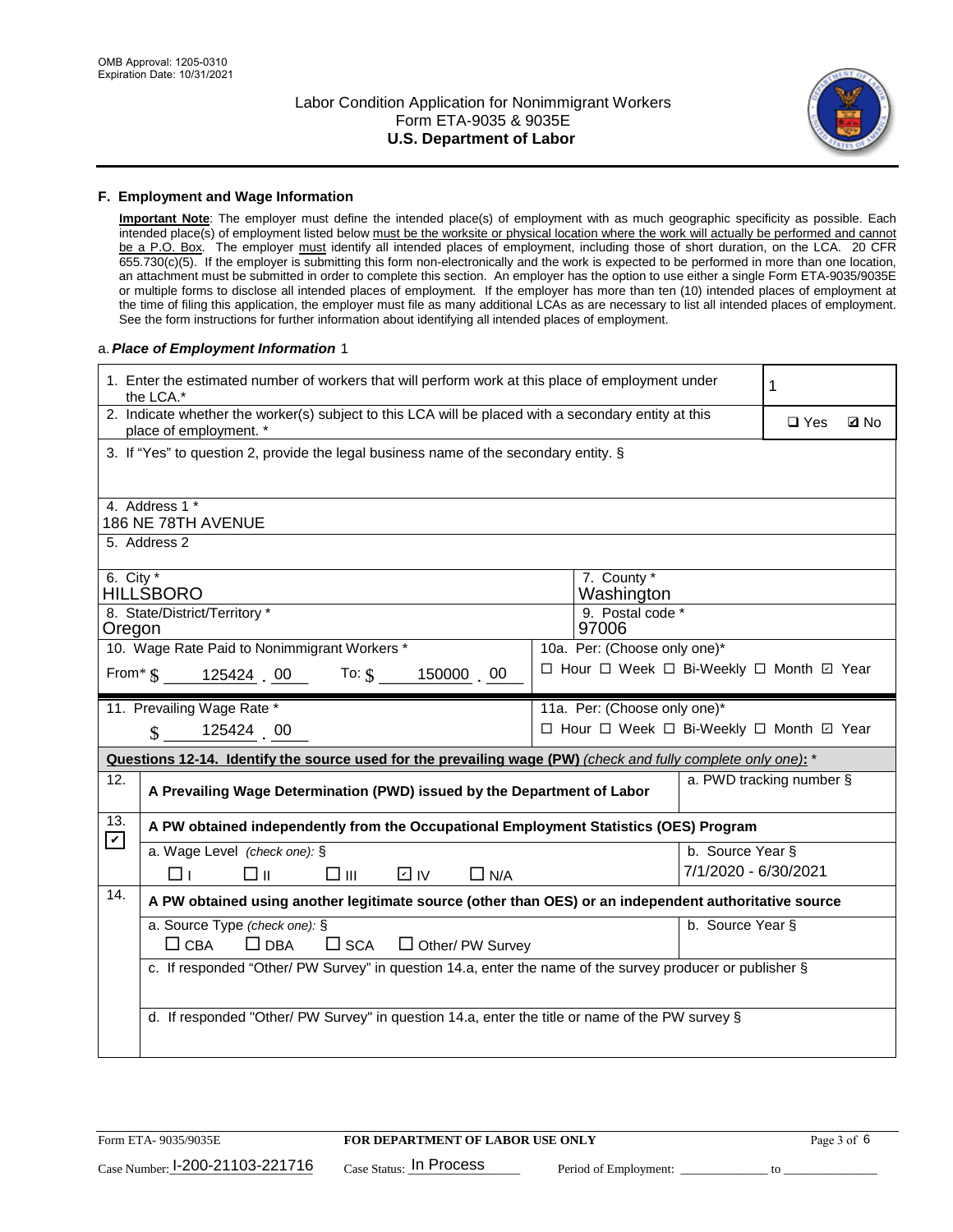

# **G. Employer Labor Condition Statements**

! *Important Note:* In order for your application to be processed, you MUST read Section G of the Form ETA-9035CP - General Instructions for the 9035 & 9035E under the heading "Employer Labor Condition Statements" and agree to all four (4) labor condition statements summarized below:

- (1) **Wages:** The employer shall pay nonimmigrant workers at least the prevailing wage or the employer's actual wage, whichever is higher, and pay for non-productive time. The employer shall offer nonimmigrant workers benefits and eligibility for benefits provided as compensation for services on the same basis as the employer offers to U.S. workers. The employer shall not make deductions to recoup a business expense(s) of the employer including attorney fees and other costs connected to the performance of H-1B, H-1B1, or E-3 program functions which are required to be performed by the employer. This includes expenses related to the preparation and filing of this LCA and related visa petition information. 20 CFR 655.731;
- (2) **Working Conditions:** The employer shall provide working conditions for nonimmigrants which will not adversely affect the working conditions of workers similarly employed. The employer's obligation regarding working conditions shall extend for the duration of the validity period of the certified LCA or the period during which the worker(s) working pursuant to this LCA is employed by the employer, whichever is longer. 20 CFR 655.732;
- (3) **Strike, Lockout, or Work Stoppage:** At the time of filing this LCA, the employer is not involved in a strike, lockout, or work stoppage in the course of a labor dispute in the occupational classification in the area(s) of intended employment. The employer will notify the Department of Labor within 3 days of the occurrence of a strike or lockout in the occupation, and in that event the LCA will not be used to support a petition filing with the U.S. Citizenship and Immigration Services (USCIS) until the DOL Employment and Training Administration (ETA) determines that the strike or lockout has ended. 20 CFR 655.733; and
- (4) **Notice:** Notice of the LCA filing was provided no more than 30 days before the filing of this LCA or will be provided on the day this LCA is filed to the bargaining representative in the occupation and area of intended employment, or if there is no bargaining representative, to workers in the occupation at the place(s) of employment either by electronic or physical posting. This notice was or will be posted for a total period of 10 days, except that if employees are provided individual direct notice by e-mail, notification need only be given once. A copy of the notice documentation will be maintained in the employer's public access file. A copy of this LCA will be provided to each nonimmigrant worker employed pursuant to the LCA. The employer shall, no later than the date the worker(s) report to work at the place(s) of employment, provide a signed copy of the certified LCA to the worker(s) working pursuant to this LCA. 20 CFR 655.734.

1. **I have read and agree to** Labor Condition Statements 1, 2, 3, and 4 above and as fully explained in Section G of the Form ETA-9035CP – General Instructions for the 9035 & 9035E and the Department's regulations at 20 CFR 655 Subpart H. \*

**Ø**Yes ロNo

### **H. Additional Employer Labor Condition Statements –H-1B Employers ONLY**

!**Important Note***:* In order for your H-1B application to be processed, you MUST read Section H – Subsection 1 of the Form ETA 9035CP – General Instructions for the 9035 & 9035E under the heading "Additional Employer Labor Condition Statements" and answer the questions below.

#### *a. Subsection 1*

| 1. At the time of filing this LCA, is the employer H-1B dependent? §                                                                                                                                                                           | ⊡ Yes                                                                                                         | $\square$ No |              |  |
|------------------------------------------------------------------------------------------------------------------------------------------------------------------------------------------------------------------------------------------------|---------------------------------------------------------------------------------------------------------------|--------------|--------------|--|
| 2. At the time of filing this LCA, is the employer a willful violator? $\S$                                                                                                                                                                    | $\Box$ Yes                                                                                                    | ⊡ No         |              |  |
| 3. If "Yes" is marked in questions H.1 and/or H.2, you must answer "Yes" or "No" regarding<br>whether the employer will use this application ONLY to support H-1B petitions or extensions of<br>status for exempt H-1B nonimmigrant workers? § | <b>☑</b> Yes                                                                                                  | $\Box$ No    |              |  |
| 4. If "Yes" is marked in question H.3, identify the statutory basis for the<br>exemption of the H-1B nonimmigrant workers associated with this<br>LCA. §                                                                                       | $\Box$ \$60,000 or higher annual wage<br>□ Master's Degree or higher in related specialty<br><b>Both</b><br>☑ |              |              |  |
| H-1B Dependent or Willful Violator Employers -Master's Degree or Higher Exemptions ONLY                                                                                                                                                        |                                                                                                               |              |              |  |
| 5. Indicate whether a completed Appendix A is attached to this LCA covering any H-1B<br>nonimmigrant worker for whom the statutory exemption will be based <b>ONLY</b> on attainment of a<br>Master's Degree or higher in related specialty. § | $\Box$ Yes                                                                                                    | ⊟ No         | <b>Q</b> N/A |  |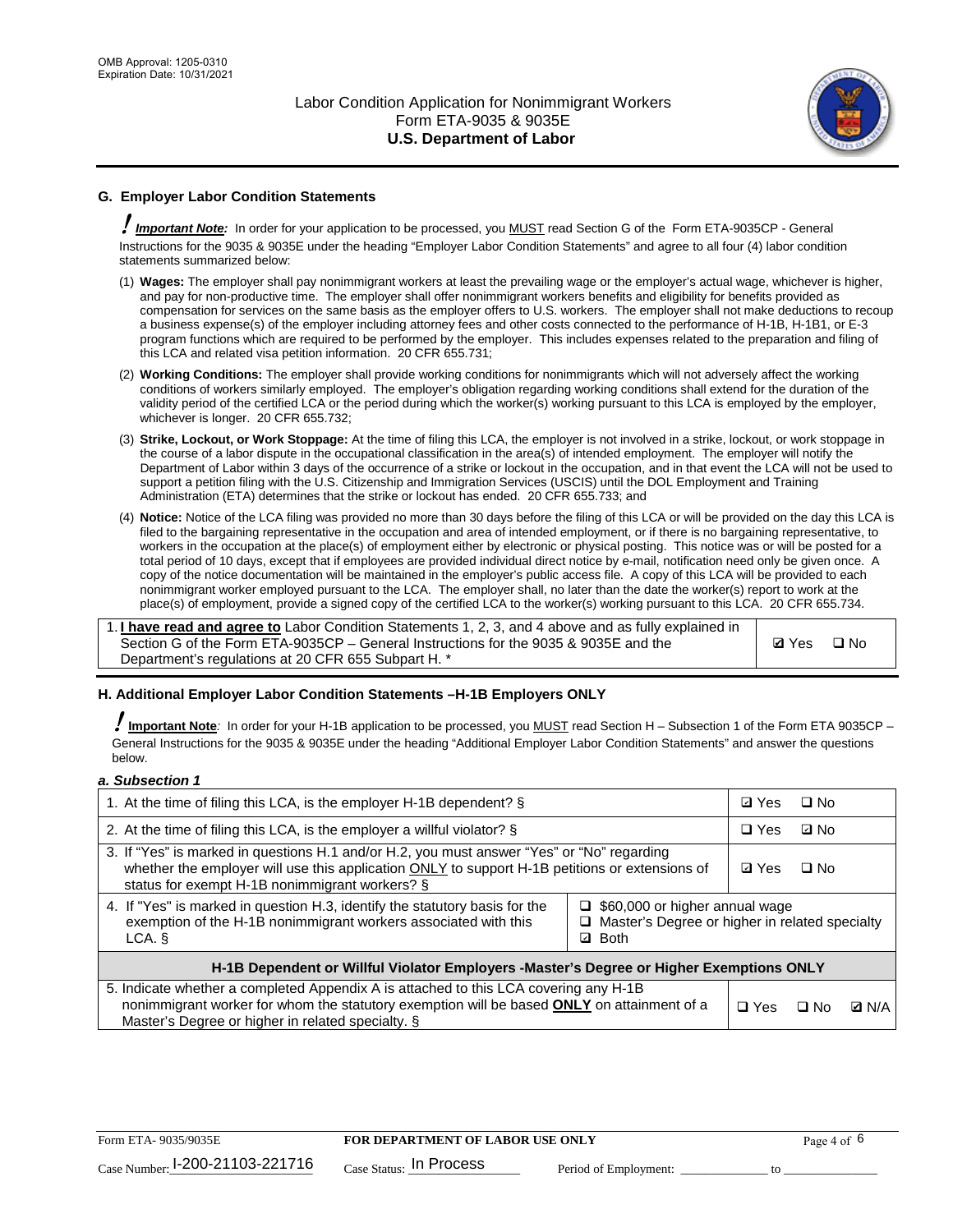

**If you marked "Yes" to questions H.a.1 (H-1B dependent) and/or H.a.2 (H-1B willful violator) and "No" to question H.a.3 (exempt H-1B nonimmigrant workers), you MUST read Section H – Subsection 2 of the Form ETA 9035CP – General Instructions for the 9035 & 9035E under the heading "Additional Employer Labor Condition Statements" and indicate your agreement to all three (3) additional statements summarized below.**

#### *b. Subsection 2*

- A. **Displacement:** An H-1B dependent or willful violator employer is prohibited from displacing a U.S. worker in its own workforce within the period beginning 90 days before and ending 90 days after the date of filing of the visa petition. 20 CFR 655.738(c);
- B. **Secondary Displacement:** An H-1B dependent or willful violator employer is prohibited from placing an H-1B nonimmigrant worker(s) with another/secondary employer where there are indicia of an employment relationship between the nonimmigrant worker(s) and that other/secondary employer (thus possibly affecting the jobs of U.S. workers employed by that other employer), unless and until the employer subject to this LCA makes the inquiries and/or receives the information set forth in 20 CFR 655.738(d)(5) concerning that other/secondary employer's displacement of similarly employed U.S. workers in its workforce within the period beginning 90 days before and ending 90 days after the date of such placement. 20 CFR 655.738(d). Even if the required inquiry of the secondary employer is made, the H-1B dependent or willful violator employer will be subject to a finding of a violation of the secondary displacement prohibition if the secondary employer, in fact, displaces any U.S. worker(s) during the applicable time period; and
- C. **Recruitment and Hiring:** Prior to filing this LCA or any petition or request for extension of status for nonimmigrant worker(s) supported by this LCA, the H-1B dependent or willful violator employer must take good faith steps to recruit U.S. workers for the job(s) using procedures that meet industry-wide standards and offer compensation that is at least as great as the required wage to be paid to the nonimmigrant worker(s) pursuant to 20 CFR 655.731(a). The employer must offer the job(s) to any U.S. worker who applies and is equally or better qualified for the job than the nonimmigrant worker. 20 CFR 655.739.

| 6. I have read and agree to Additional Employer Labor Condition Statements A, B, and C above and |       |           |
|--------------------------------------------------------------------------------------------------|-------|-----------|
| as fully explained in Section H – Subsections 1 and 2 of the Form ETA 9035CP – General           | □ Yes | $\Box$ No |
| Instructions for the 9035 & 9035E and the Department's regulations at 20 CFR 655 Subpart H. §    |       |           |

### **I. Public Disclosure Information**

! **Important Note***:* You must select one or both of the options listed in this Section.

| 1. Public disclosure information in the United States will be kept at: * |  |  |  |  |  |  |
|--------------------------------------------------------------------------|--|--|--|--|--|--|
|--------------------------------------------------------------------------|--|--|--|--|--|--|

**sqrt** Employer's principal place of business □ Place of employment

### **J. Notice of Obligations**

A. Upon receipt of the certified LCA, the employer must take the following actions:

- o Print and sign a hard copy of the LCA if filing electronically (20 CFR 655.730(c)(3));<br>
Maintain the original signed and certified LCA in the employer's files (20 CFR 655.7
- Maintain the original signed and certified LCA in the employer's files (20 CFR 655.705(c)(2); 20 CFR 655.730(c)(3); and 20 CFR 655.760); and
- o Make a copy of the LCA, as well as necessary supporting documentation required by the Department of Labor regulations, available for public examination in a public access file at the employer's principal place of business in the U.S. or at the place of employment within one working day after the date on which the LCA is filed with the Department of Labor (20 CFR 655.705(c)(2) and 20 CFR 655.760).
- B. The employer must develop sufficient documentation to meet its burden of proof with respect to the validity of the statements made in its LCA and the accuracy of information provided, in the event that such statement or information is challenged (20 CFR 655.705(c)(5) and 20 CFR 655.700(d)(4)(iv)).
- C. The employer must make this LCA, supporting documentation, and other records available to officials of the Department of Labor upon request during any investigation under the Immigration and Nationality Act (20 CFR 655.760 and 20 CFR Subpart I).

*I declare under penalty of perjury that I have read and reviewed this application and that to the best of my knowledge, the*  information contained therein is true and accurate. I understand that to knowingly furnish materially false information in the *preparation of this form and any supplement thereto or to aid, abet, or counsel another to do so is a federal offense punishable by fines, imprisonment, or both (18 U.S.C. 2, 1001,1546,1621).*

| 1. Last (family) name of hiring or designated official *<br><b>CHHABRA</b> |                           | I MANINDER                       |                       | 2. First (given) name of hiring or designated official * |    | 3. Middle initial § |
|----------------------------------------------------------------------------|---------------------------|----------------------------------|-----------------------|----------------------------------------------------------|----|---------------------|
| 4. Hiring or designated official title *<br>CHIEF EXECUTIVE OFFICER        |                           |                                  |                       |                                                          |    |                     |
| 5. Signature *                                                             |                           |                                  |                       | 6. Date signed *                                         |    |                     |
|                                                                            |                           |                                  |                       |                                                          |    |                     |
| Form ETA- 9035/9035E                                                       |                           | FOR DEPARTMENT OF LABOR USE ONLY |                       |                                                          |    | Page 5 of 6         |
| Case Number: 1-200-21103-221716                                            | $Case$ Status: In Process |                                  | Period of Employment: |                                                          | tο |                     |